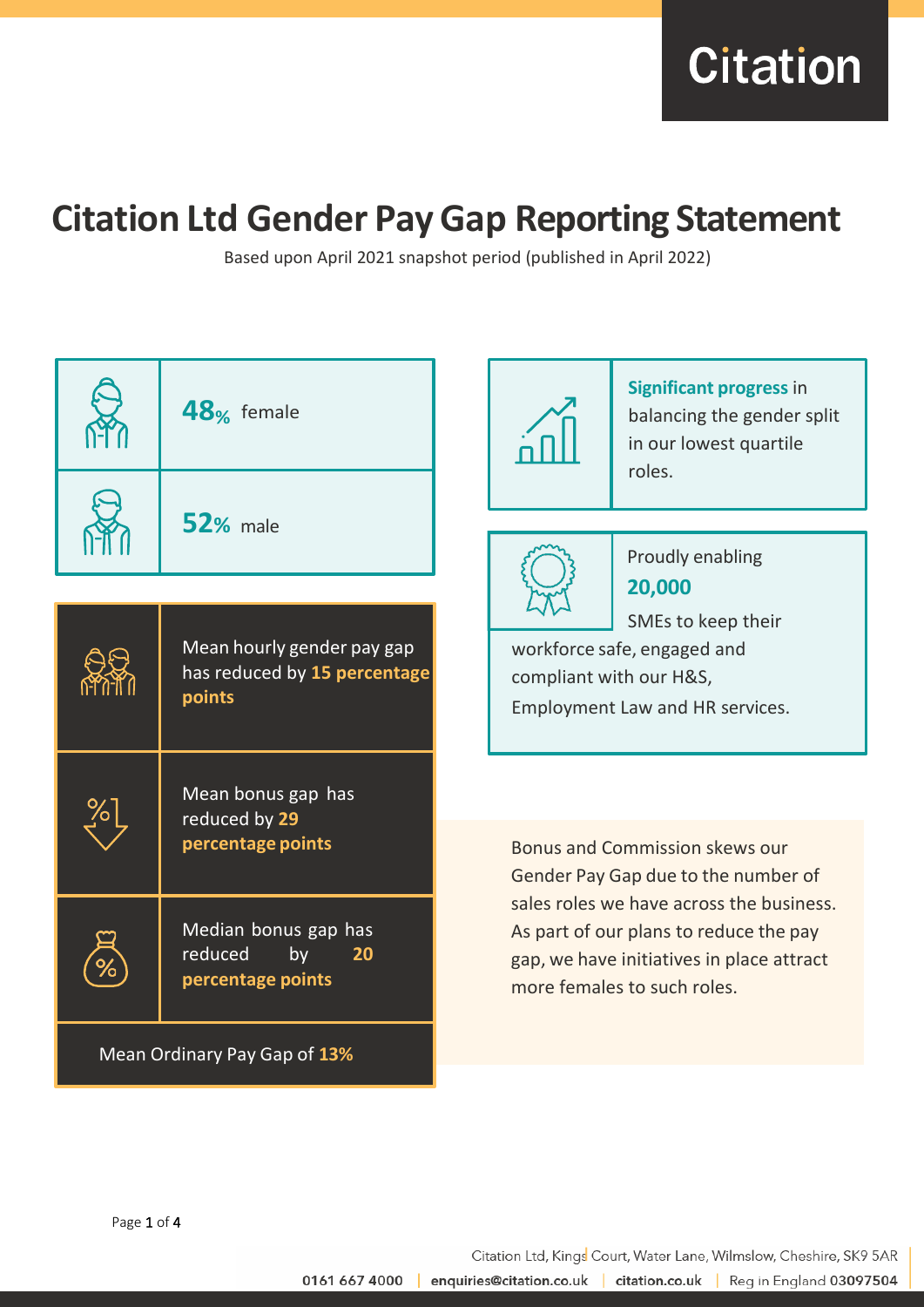### **Gender Pay Gap (April 2021 snapshot) commentary**

Citation Ltd is a leading provider of HR, Employment Law and Health & Safety services to nearly 20,000 small and medium sized businesses in the UK. With top quartile colleague engagement levels and industry leading client retention levels, we are proud of our business where people (employees and customers) are at its heart.

We recognise that successful organisations build on the strengths that come from having a diverse and inclusive workforce and are pleased that we have a balanced workforce when it comes to gender (52% male and 48% female). This gender diversity comes from the top, where almost half of our senior leaders are female. As part of our talent strategy, we will continue to seek ways to attract and retain the best people - regardless of gender, age, ethnicity, beliefs, or background.

We welcome gender pay gap reporting and take our obligations seriously. Since the last report, we are happy to report that our hourly and bonus pay gaps have significantly reduced - with the mean hourly pay gap and the mean bonus pay gap, both reducing by circa 41%. Further, the proportion of females in our lowest pay band (Band A) has reduced from 78% to 58%.

Whilst gender is not part of the equation when deciding how to remunerate colleagues, we recognise that still have more work to do in order to close the gender pay gap. As it is primarily bonus and commission in our sales roles that cause the pay gap between men and women in our business, we have plans in place to attract more women to our sales roles. We continuously review our bonus and commission schemes and remain satisfied that pay is directly linked to performance and is transparent.

# **The below gender pay gap data is skewed by the way in which we have to calculate it, for the following key reasons:**

# **1) After salary sacrifice deductions;**

o The hourly gender pay gap is reported after salary sacrifice. We offer salary sacrifice in the form of childcare vouchers, additional leave, pension and cycle to work. Around one quarter of our workforce choose to participate in salary sacrifice, and nearly 70% are female (a percentage that has increased since the last report). Without this reduction in salary, which is offered to help colleagues and has been entered into voluntarily, the pay gap would be reduced.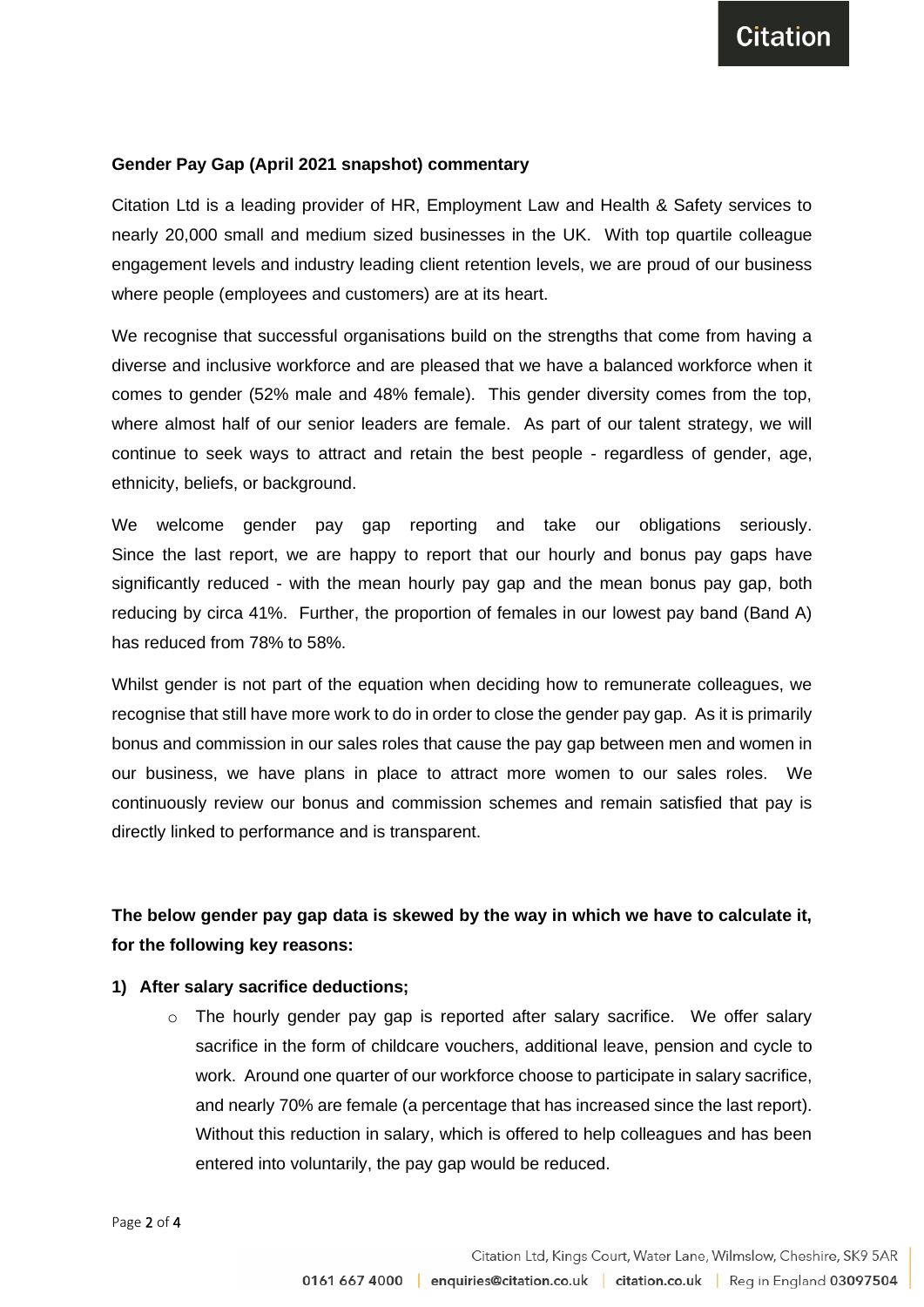**Citation** 

# **2) Including non-contractual bonus and commission within quartiles and the hourly pay gap data.**

 $\circ$  Almost one third of our workforce is employed in a commercial/sales-based role where we have non-contractual bonus/commission schemes in place. Significantly more men than women (63% versus 37%) work in such roles. Schemes are fair, transparent and objective across anyone eligible for bonus/commission and are directly correlate to performance. Additionally, base salary (Ordinary Pay) increases are linked directly to performance within such sales role. We have had and continue to have a number of initiatives aimed at attracting, developing and retaining females in sales roles, resulting in a year on year increase in the number of women we have in our sales roles. Had we excluded non-contractual bonus and commission from the below reporting and had just calculated pay based upon contractual pay (known as 'Ordinary Pay'), the mean pay gap would reduce to 13%.

#### **3) Including part-time pay, not pro-rated up to show to the full-time equivalent**

 $\circ$  We categorically do not offer men full time roles and women part-time roles. Rather, to attract people with responsibilities and caring commitments outside of work (which is still predominantly women), we actively advertise roles as part-time and flexible in order to attract talent and we accommodate wherever possible flexible working requests to reduce hours (which again mostly come from females). In line with reporting requirements, the gap is not calibrated to take account of parttime time and hence it appears wider than it would if the reporting calculations were adjusted to take account of pro-rata salary, targets and bonus payments for parttime colleagues. If we were not as flexible around part-time working, the gap would not appear so wide.